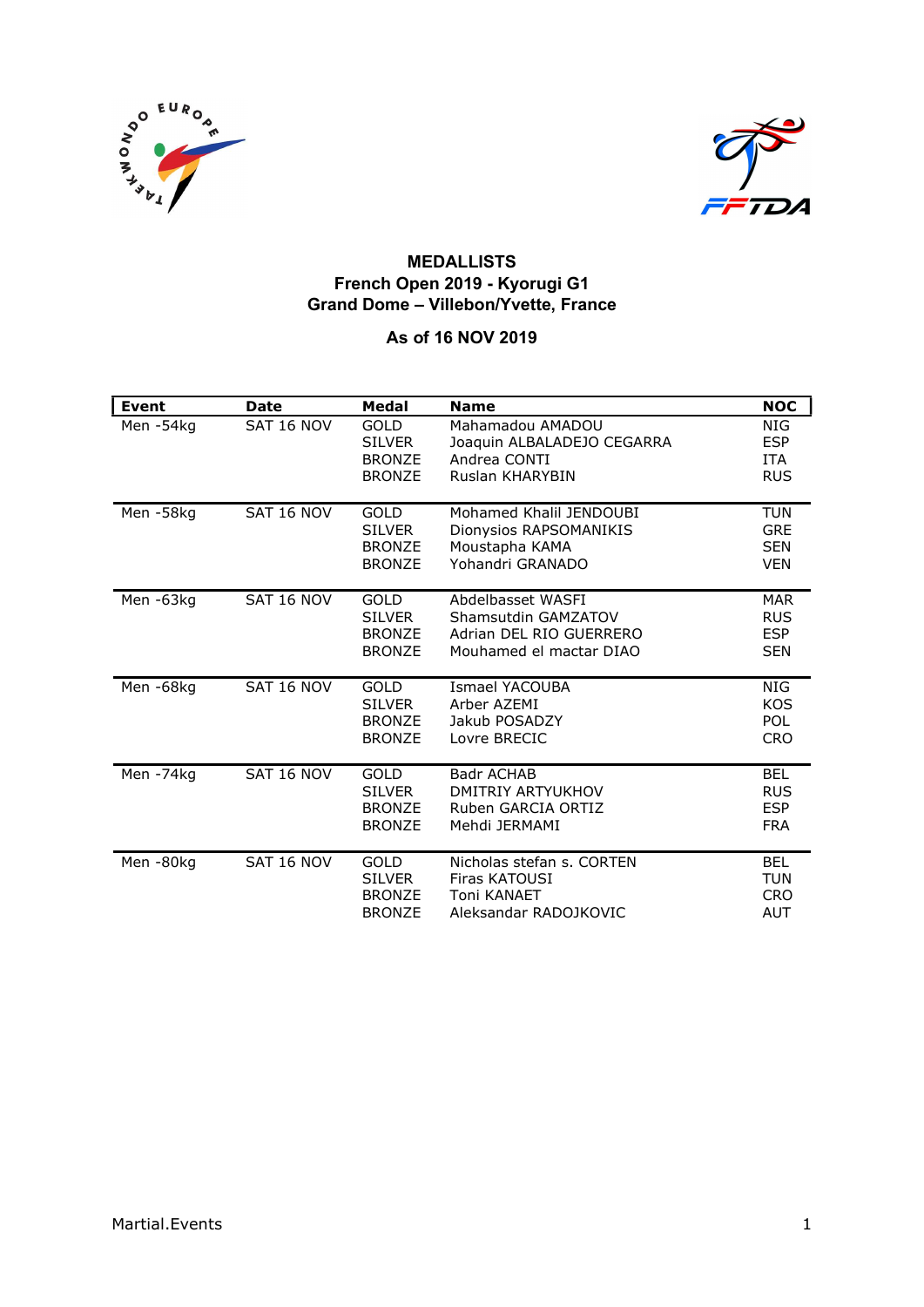



#### MEDALLISTS French Open 2019 - Kyorugi G1 Grand Dome – Villebon/Yvette, France

#### As of 16 NOV 2019

| Event        | <b>Date</b> | Medal                                                          | <b>Name</b>                                                                              | <b>NOC</b>                                           |
|--------------|-------------|----------------------------------------------------------------|------------------------------------------------------------------------------------------|------------------------------------------------------|
| Men-87kg     | SAT 16 NOV  | <b>GOLD</b><br><b>SILVER</b><br><b>BRONZE</b><br><b>BRONZE</b> | Bryan SALAZAR<br>Ivan GARCIA MARTINEZ<br>M'bar N'DIAYE<br><b>Arutiun MELIKSETIANTS</b>   | <b>MEX</b><br><b>ESP</b><br><b>FRA</b><br><b>RUS</b> |
| Men $+87$ kg | SAT 16 NOV  | <b>GOLD</b><br><b>SILVER</b><br><b>BRONZE</b><br><b>BRONZE</b> | Lutalo MUHAMMAD<br>Carlos SANSORES<br>Antonio ARTAL YERA<br>Ayoub BASSEL                 | <b>GBR</b><br><b>MEX</b><br><b>ESP</b><br><b>MAR</b> |
| Women -46kg  | SAT 16 NOV  | GOLD<br><b>SILVER</b><br><b>BRONZE</b><br><b>BRONZE</b>        | Paula ANTUNOVIC<br>Soukaina SAHIB<br>Serrah GAYE<br>Hajer MUSTAPHA                       | <b>CRO</b><br><b>MAR</b><br><b>FRA</b><br><b>FRA</b> |
| Women -49kg  | SAT 16 NOV  | GOLD<br><b>SILVER</b><br><b>BRONZE</b><br><b>BRONZE</b>        | Andrea RAMIREZ VARGAS<br>Ikram DHAHRI<br>Sueheda GUELER<br>Camila RODRIGUEZ              | <b>COL</b><br><b>TUN</b><br><b>GER</b><br><b>COL</b> |
| Women -53kg  | SAT 16 NOV  | <b>GOLD</b><br><b>SILVER</b><br><b>BRONZE</b><br><b>BRONZE</b> | Elizaveta RYADNINSKAYA<br>Ohiana BRUNO<br>Julia RONKEN<br>Anna GIAKOUMOPOULOU            | <b>RUS</b><br><b>BEL</b><br><b>GER</b><br><b>GRE</b> |
| Women -57kg  | SAT 16 NOV  | <b>GOLD</b><br><b>SILVER</b><br><b>BRONZE</b><br><b>BRONZE</b> | Patrycja ADAMKIEWICZ<br>Nada LAARAJ<br><b>Stacey HYMER</b><br><b>Tekiath BEN YESSOUF</b> | POL<br><b>MAR</b><br><b>AUS</b><br><b>NIG</b>        |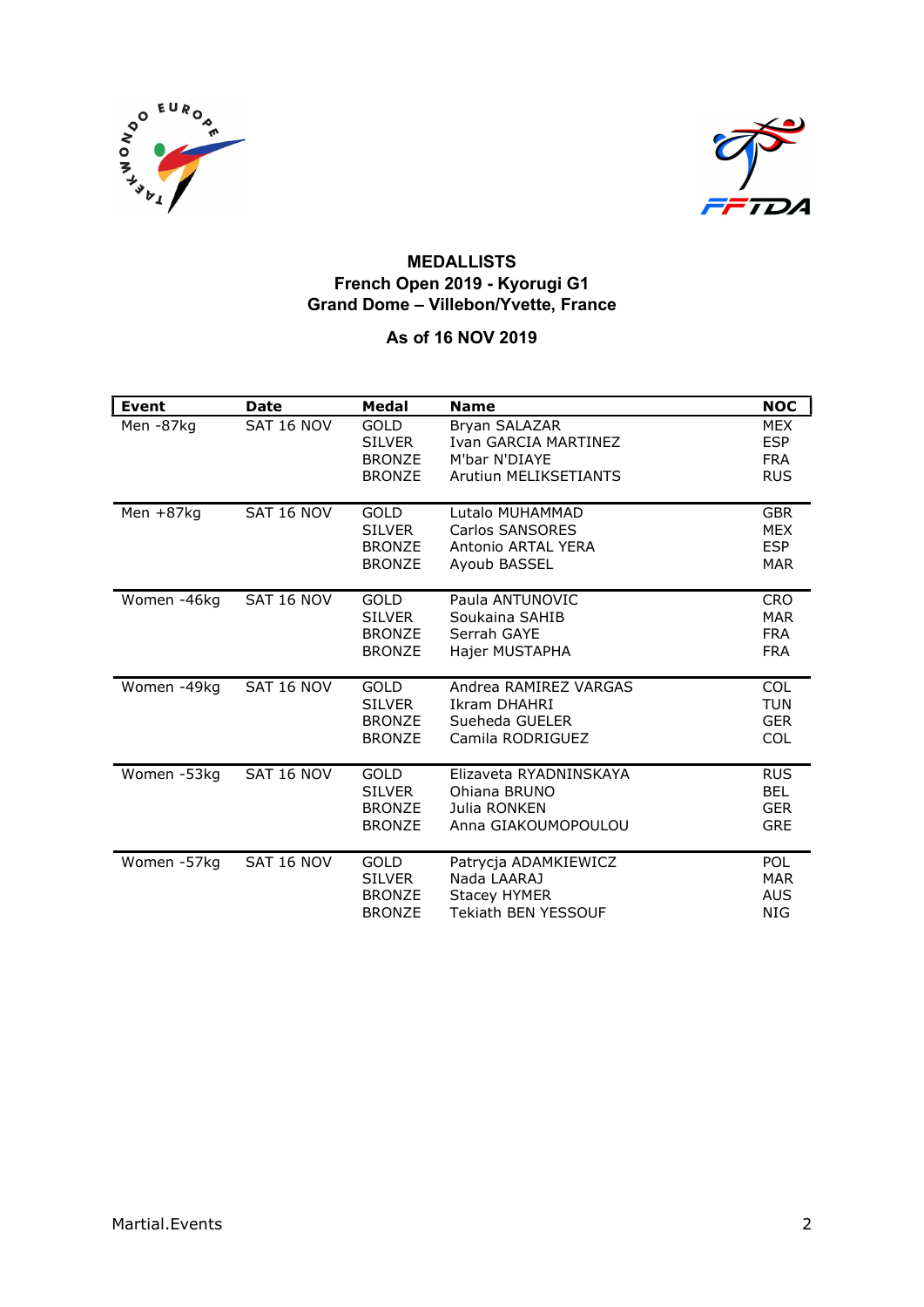



#### MEDALLISTS French Open 2019 - Kyorugi G1 Grand Dome – Villebon/Yvette, France

#### As of 16 NOV 2019

| Event       | Date       | Medal                                                          | <b>Name</b>                                                                             | <b>NOC</b>                                           |
|-------------|------------|----------------------------------------------------------------|-----------------------------------------------------------------------------------------|------------------------------------------------------|
| Women -62kg | SAT 16 NOV | GOLD<br><b>SILVER</b><br><b>BRONZE</b><br><b>BRONZE</b>        | Lucija DOMIC<br>Eva CALVO GOMEZ<br><b>Bruna VULETIC</b><br>Safia SALIH                  | <b>CRO</b><br><b>ESP</b><br><b>CRO</b><br><b>MAR</b> |
| Women -67kg | SAT 16 NOV | <b>GOLD</b><br><b>SILVER</b><br><b>BRONZE</b><br><b>BRONZE</b> | Melissa PAGNOTTA<br>Wafae EL ATRI<br>Indra CRAEN<br>Matea JELIC                         | <b>CAN</b><br>MAR<br><b>BEL</b><br><b>CRO</b>        |
| Women -73kg | SAT 16 NOV | <b>GOLD</b><br><b>SILVER</b><br><b>BRONZE</b><br><b>BRONZE</b> | Althea LAURIN<br>Astan katherine feghe BATHILY<br>Alema HADZIC<br>Anna PICHUGINA        | <b>FRA</b><br><b>CIV</b><br><b>GER</b><br><b>RUS</b> |
| Women +73kg | SAT 16 NOV | GOLD<br><b>SILVER</b><br><b>BRONZE</b><br><b>BRONZE</b>        | Ivana BABIC<br>Marlene JAHL<br>Tania CASTINEIRA ETCHEVERRIA<br>Fatima-ezzahra ABOUFARAS | <b>CRO</b><br>AUT<br><b>ESP</b><br>MAR               |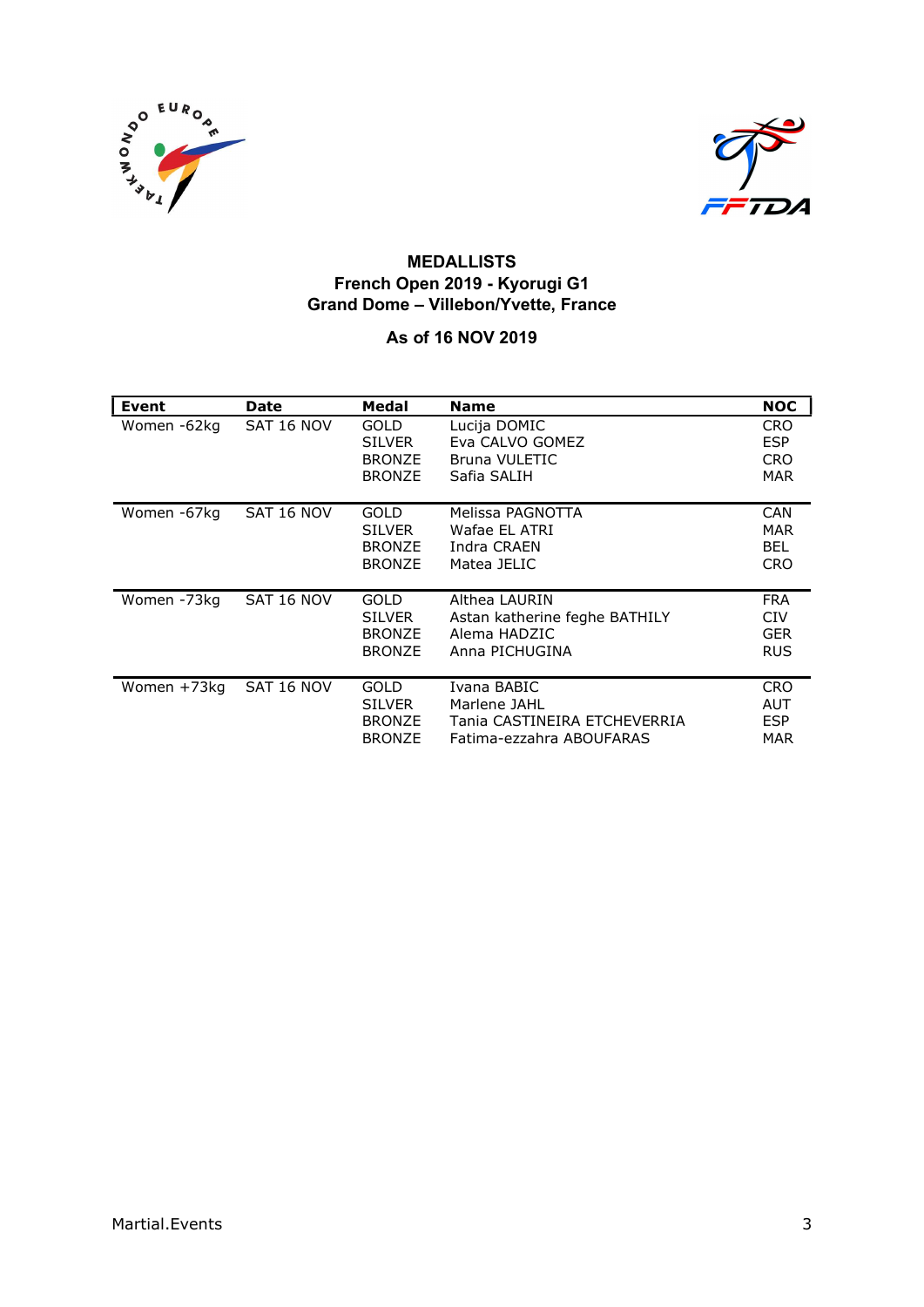Seniors / Men +87kg



| ©2019 Martial.Events - www.martial.events - Licensed to Martial.Events |
|------------------------------------------------------------------------|
|------------------------------------------------------------------------|

| Round | Round | Quarter<br>the contract of the contract of the contract of the contract of the contract of | Semi  | Fina | Semi  | Quarter<br>the contract of the contract of the contract of | Rounr | Round<br>~ |
|-------|-------|--------------------------------------------------------------------------------------------|-------|------|-------|------------------------------------------------------------|-------|------------|
| -JA   | 16    | Final                                                                                      | Final |      | Fina. | Final                                                      | 10    | υZ         |
|       |       |                                                                                            |       |      |       |                                                            |       |            |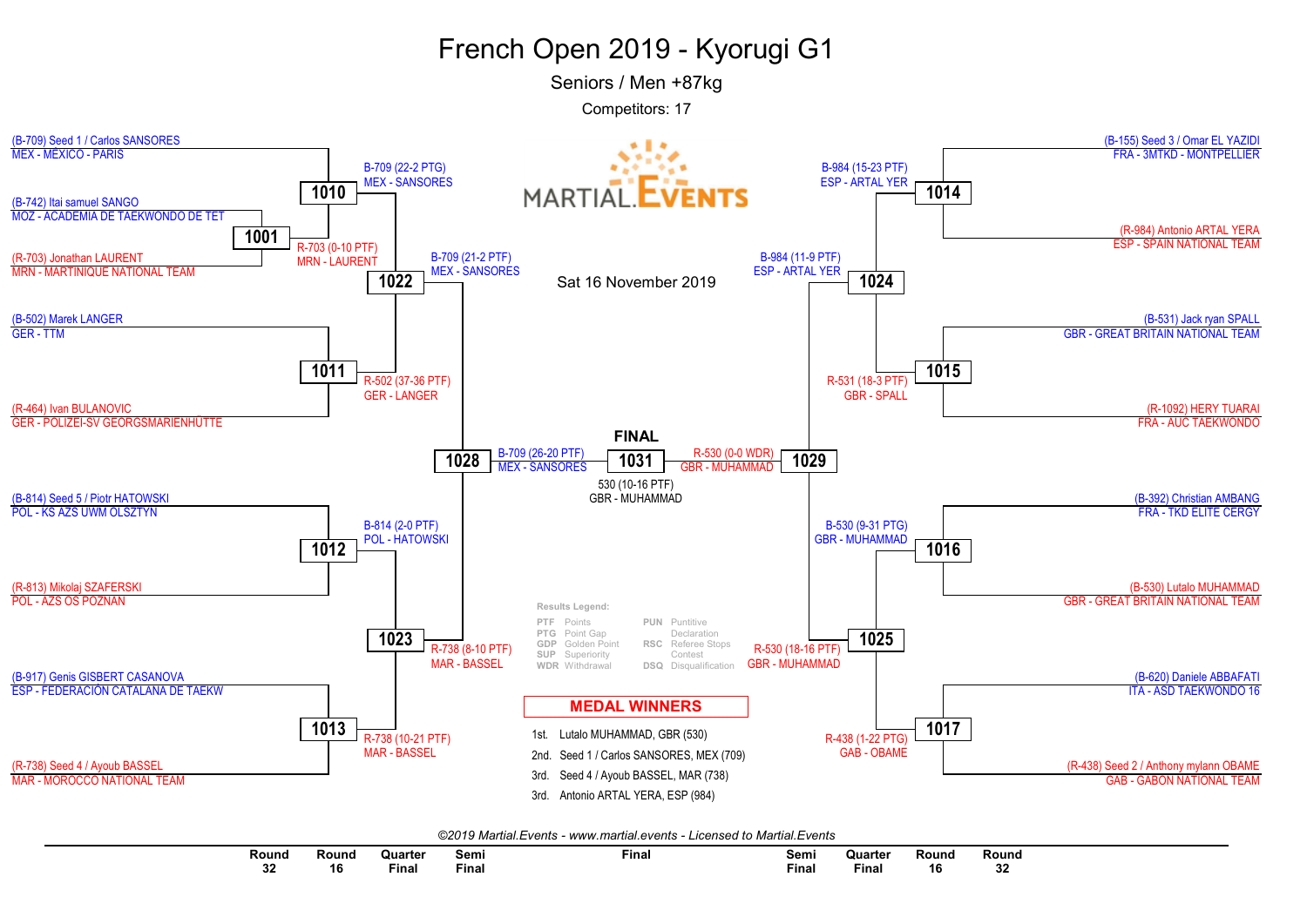Seniors / Men -54kg



| ©2019 Martial.Events - www.martial.events - Licensed to Martial.Events |
|------------------------------------------------------------------------|
|------------------------------------------------------------------------|

| Round<br>.  | Round | Quarte<br>the contract of the contract of the contract of the contract of the contract of the contract of the contract of | Semi  | --<br>Final | Semi  | Quarte       | Round | Round |
|-------------|-------|---------------------------------------------------------------------------------------------------------------------------|-------|-------------|-------|--------------|-------|-------|
| $\sim$<br>ິ | 16    | Final                                                                                                                     | Final |             | Final | <b>Final</b> | 10    | v     |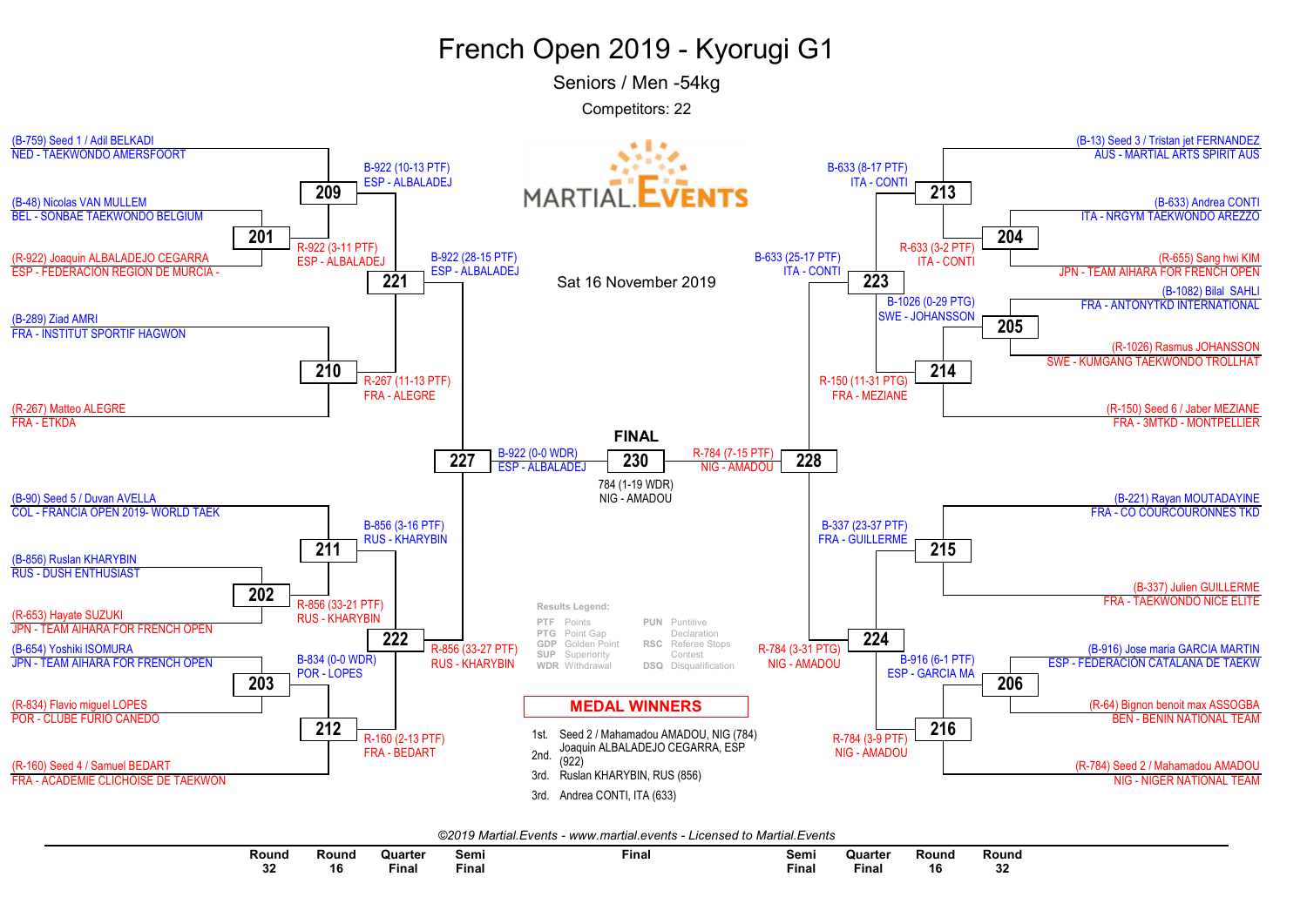Seniors / Men -58kg



| Round | Round     | Round | Quarter | Sem.  | Fina. | Sem.  | Quarte       | Round                | Round    | Round |
|-------|-----------|-------|---------|-------|-------|-------|--------------|----------------------|----------|-------|
| 64    | ^^<br>. . | ם ו   | Fina    | Fina. |       | Fina. | <b>Final</b> | $\overline{ }$<br>16 | ^^<br>υz | 64    |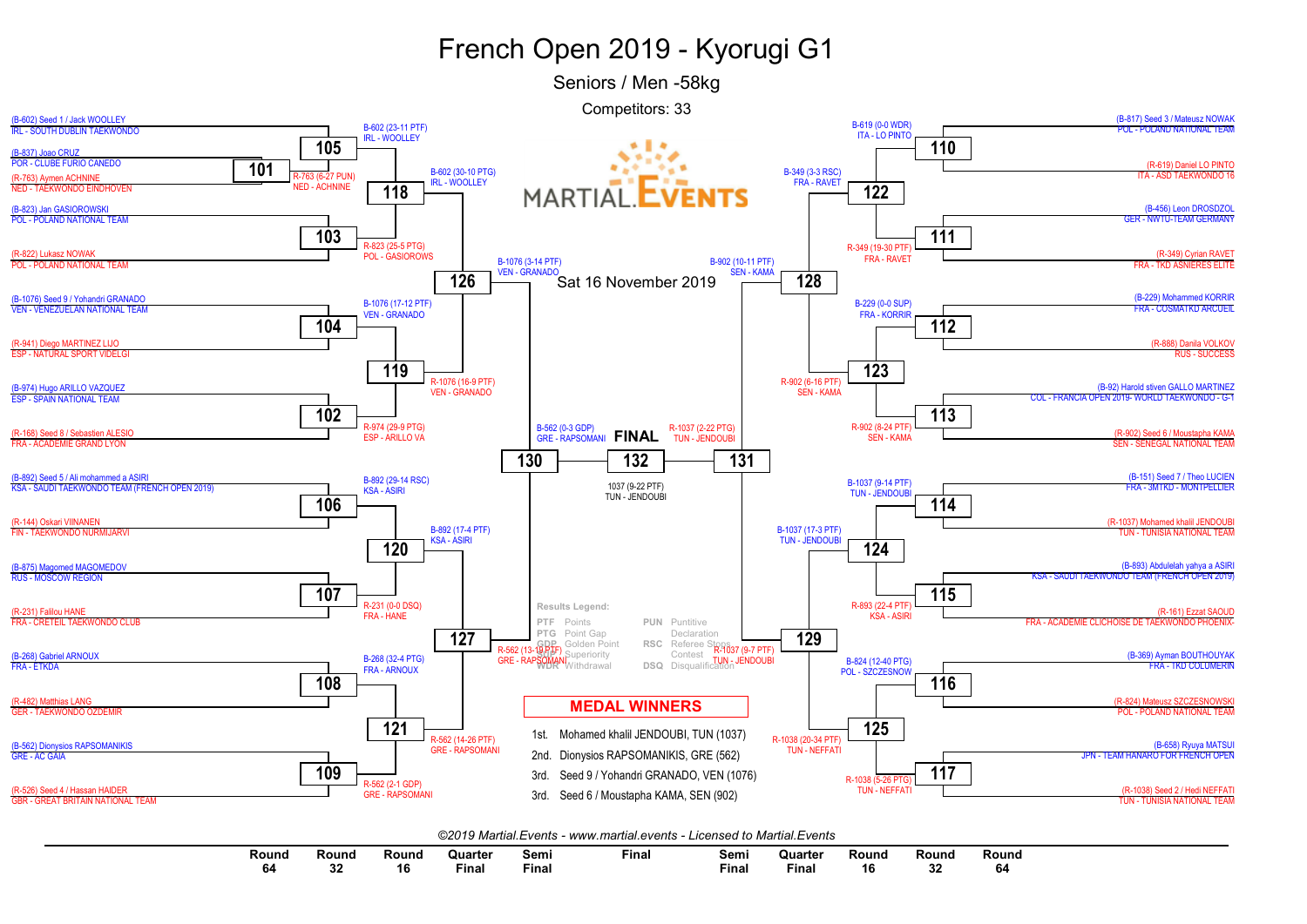Seniors / Men -63kg



| Round | Round | Round | Quarter | Semi  | Final | Semi  | Quarter | Round | Round | Round |  |
|-------|-------|-------|---------|-------|-------|-------|---------|-------|-------|-------|--|
| 64    |       | 16    | Final   | Final |       | Final | Fina.   |       |       | 64    |  |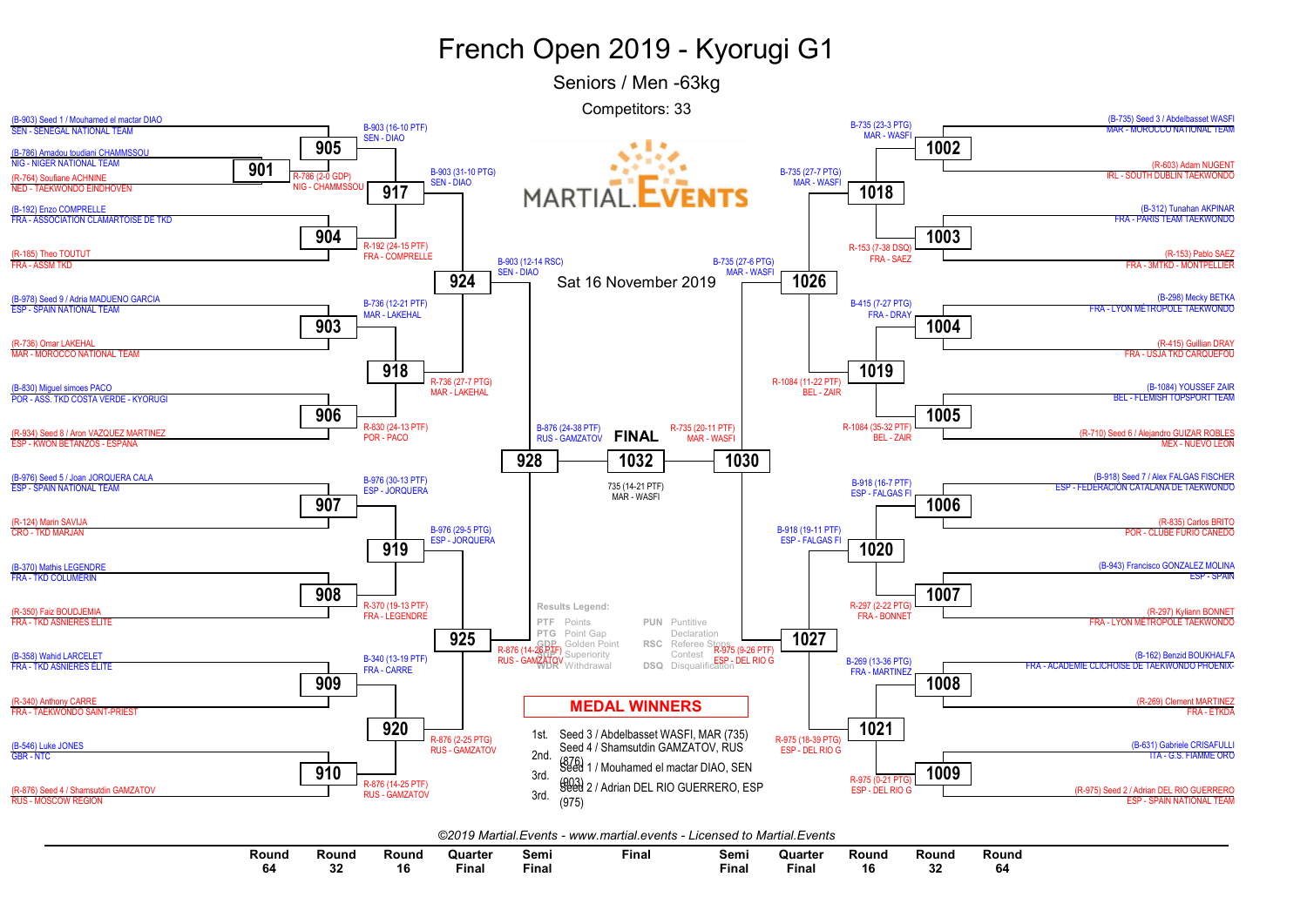Seniors / Men -68kg



|  | ©2019 Martial.Events - www.martial.events - Licensed to Martial.Events |
|--|------------------------------------------------------------------------|
|--|------------------------------------------------------------------------|

| Round | Round       | Round   | Quarter | Semi  | Final | Semi  | Quarter | Round | Rouno | Round |
|-------|-------------|---------|---------|-------|-------|-------|---------|-------|-------|-------|
| ne.   | $\sim$<br>ഄ | "<br>16 | Final   | Fina. |       | Final | Fina.   | 16    |       | 64    |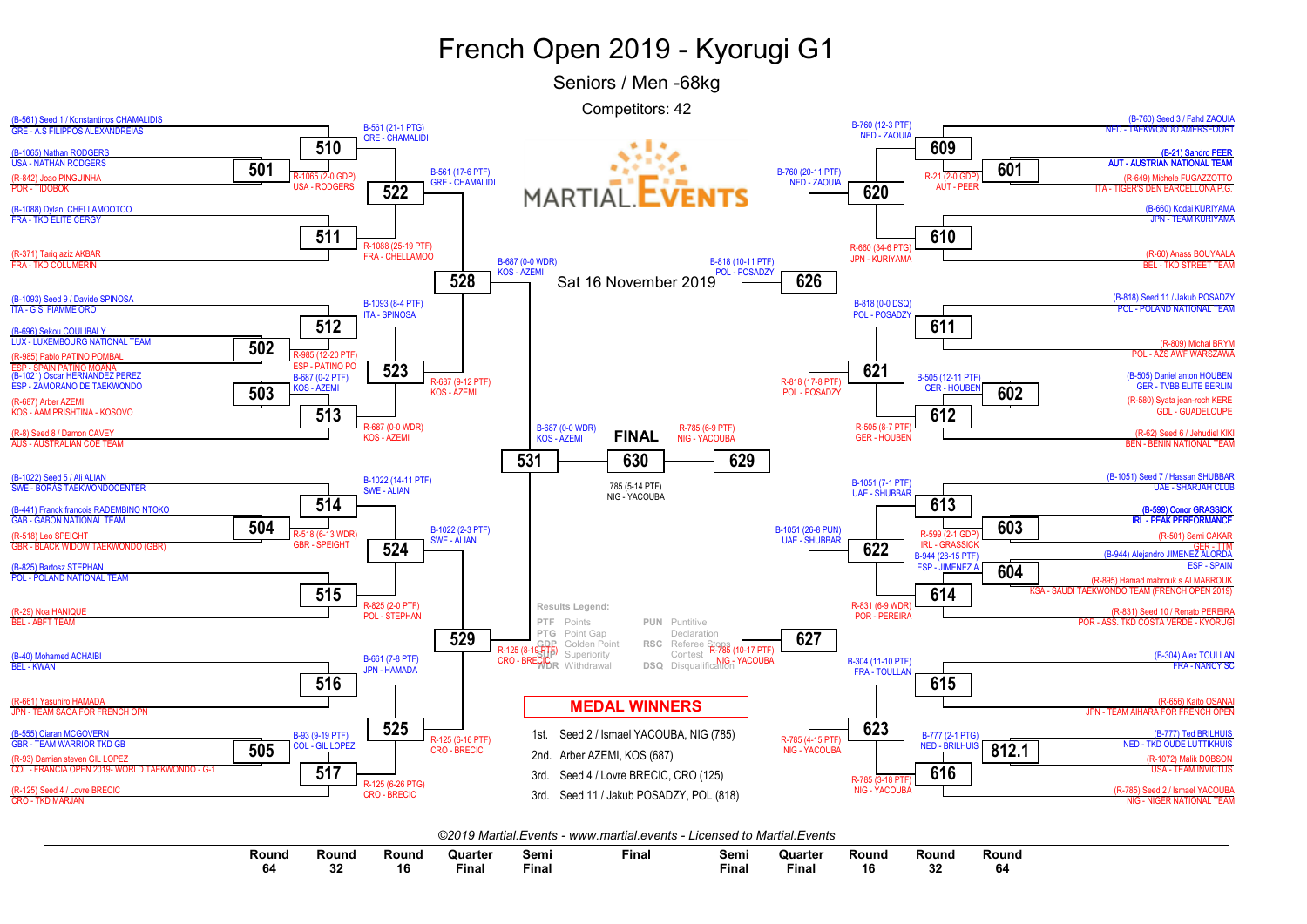Seniors / Men -74kg



 $\sim$ 

| Round | Round | kound | Quarte       | ∍emı  | Final | Semi  | Quarter | Round | Round | Round |
|-------|-------|-------|--------------|-------|-------|-------|---------|-------|-------|-------|
| 64    | ◡     | 1 t   | <b>Final</b> | Final |       | Final | Final   | 10    |       | 64    |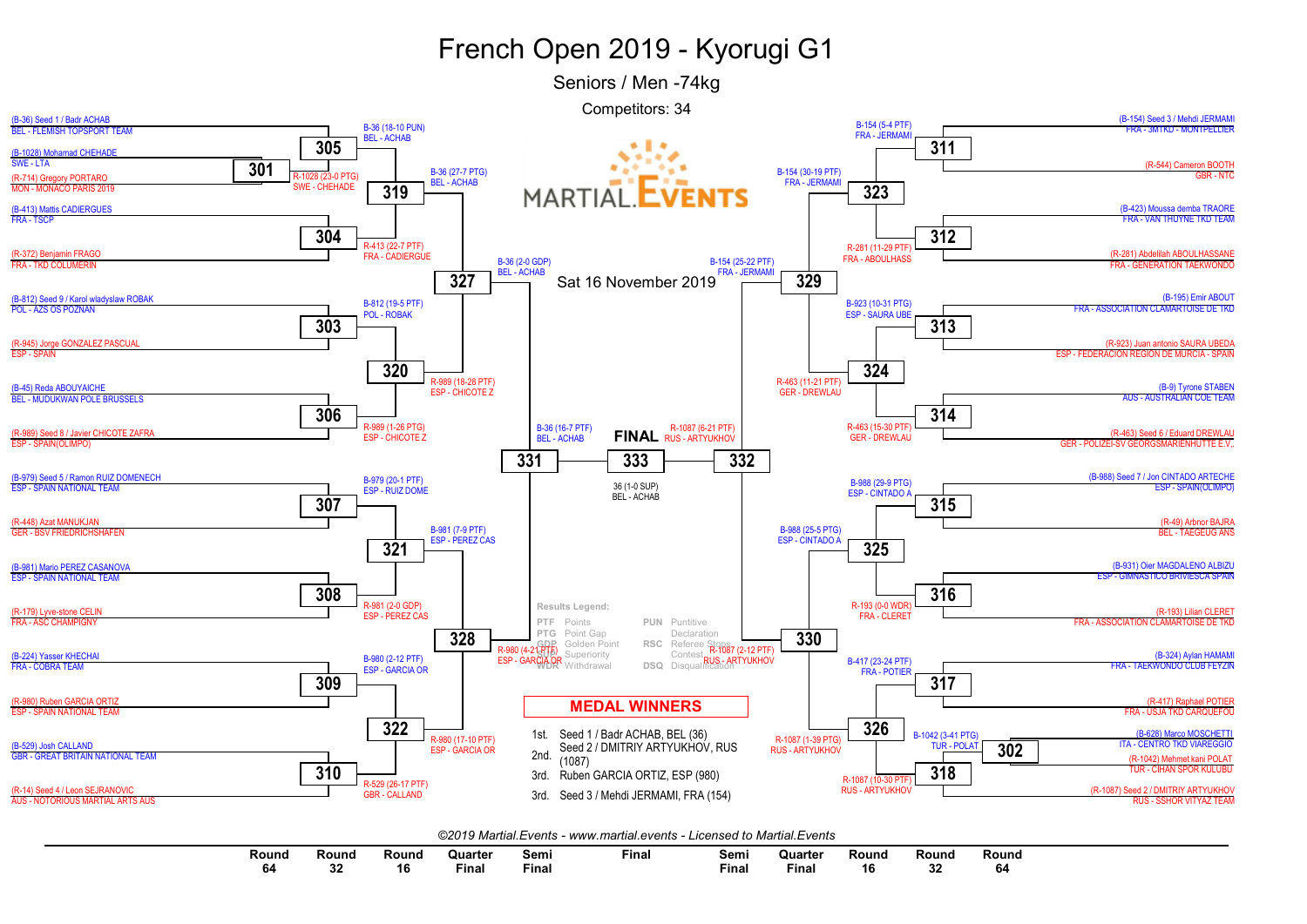Seniors / Men -80kg



|         |       |                                                                                                   |       | _____<br>.<br>. |       |                                                            |       |              |  |
|---------|-------|---------------------------------------------------------------------------------------------------|-------|-----------------|-------|------------------------------------------------------------|-------|--------------|--|
| Round   | Round | <b>Quarter</b><br>the contract of the contract of the contract of the contract of the contract of | Semi  | Final           | Semi  | Quarter<br>the contract of the contract of the contract of | Round | Round        |  |
| …<br>υz | ю     | Final                                                                                             | Fina. |                 | Fina. | <b>Final</b>                                               | 16    | $\sim$<br>οz |  |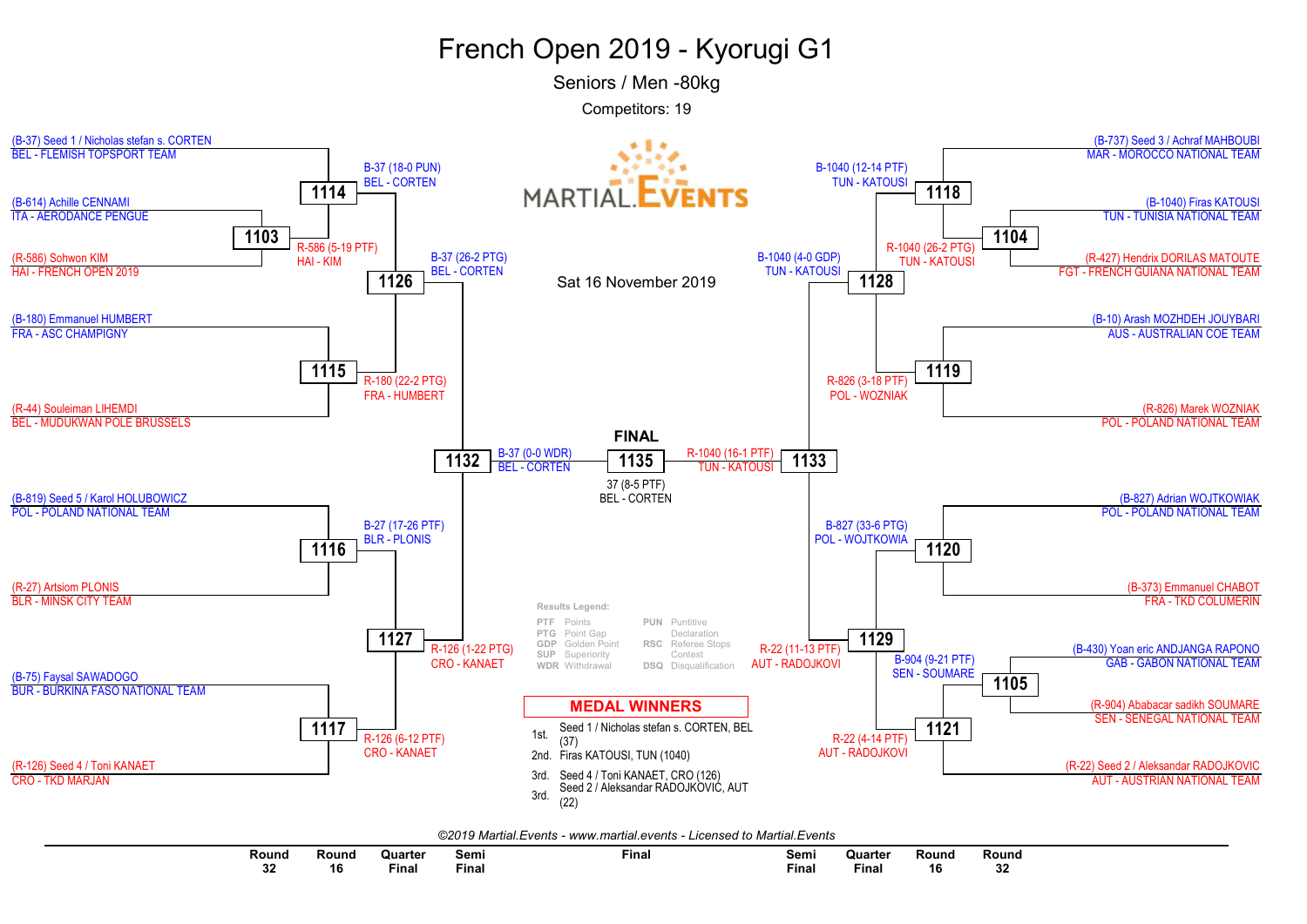Seniors / Men -87kg



| ©2019 Martial.Events - www.martial.events - Licensed to Martial.Events |
|------------------------------------------------------------------------|
|------------------------------------------------------------------------|

| Round | $\sim$<br>Round | Quarter<br>the contract of the contract of the contract of | Semi  | Final | Semi         | Quarte<br>the contract of the contract of the contract of | Round | Round    |
|-------|-----------------|------------------------------------------------------------|-------|-------|--------------|-----------------------------------------------------------|-------|----------|
| υz    | 16              | Fina                                                       | Finar |       | <b>Final</b> | Fina.                                                     | 16    | ^^<br>υz |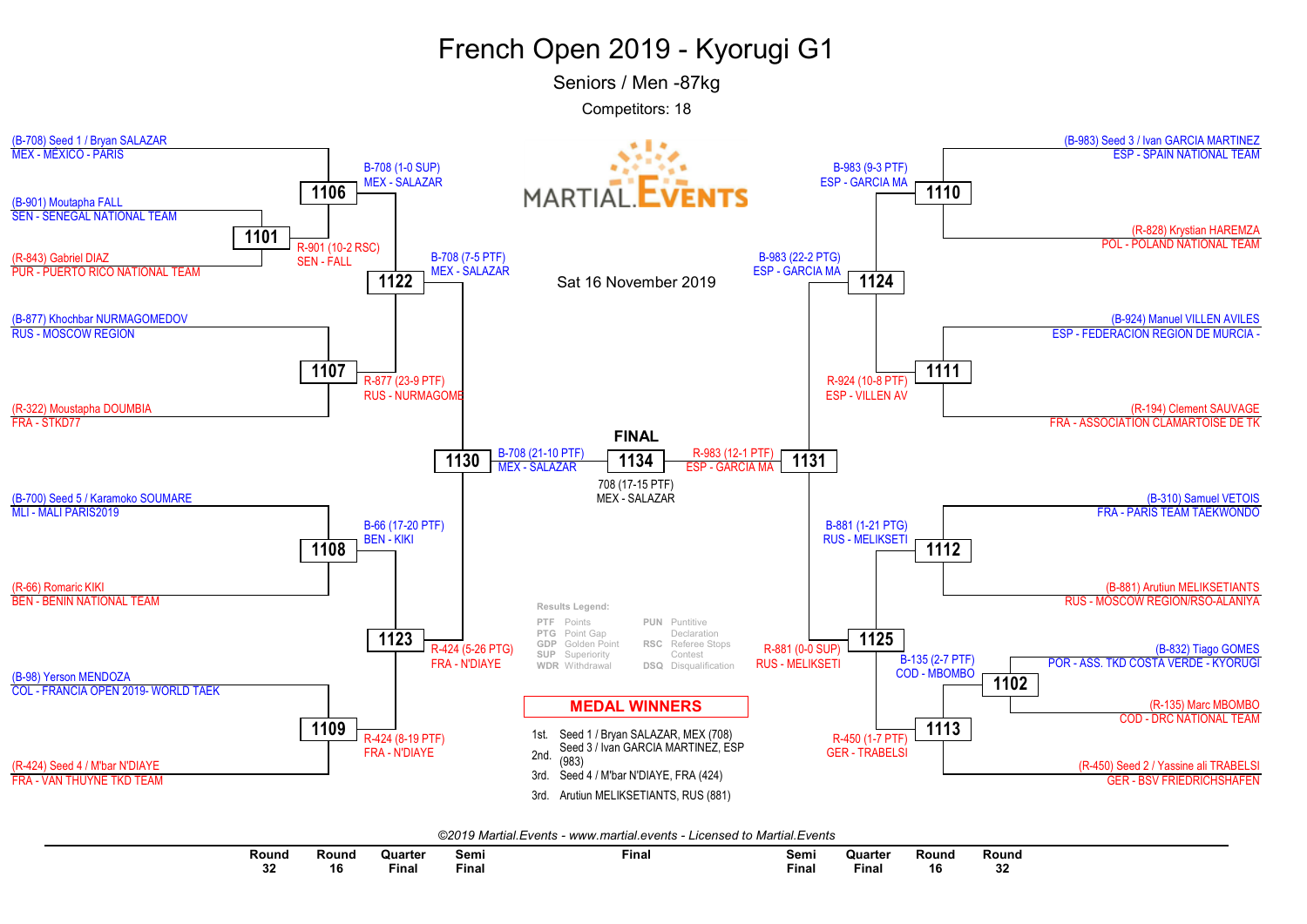Seniors / Women +73kg



Sat 16 November 2019



|  |  | ©2019 Martial.Events - www.martial.events - Licensed to Martial.Events |
|--|--|------------------------------------------------------------------------|
|--|--|------------------------------------------------------------------------|

| Round | Quarter | Semi<br>the contract of the contract of the contract of | --<br>Final | Semi         | Quarter      | Round |  |
|-------|---------|---------------------------------------------------------|-------------|--------------|--------------|-------|--|
| 16    | ™inal   | Final                                                   |             | <b>Final</b> | <b>Final</b> | 16    |  |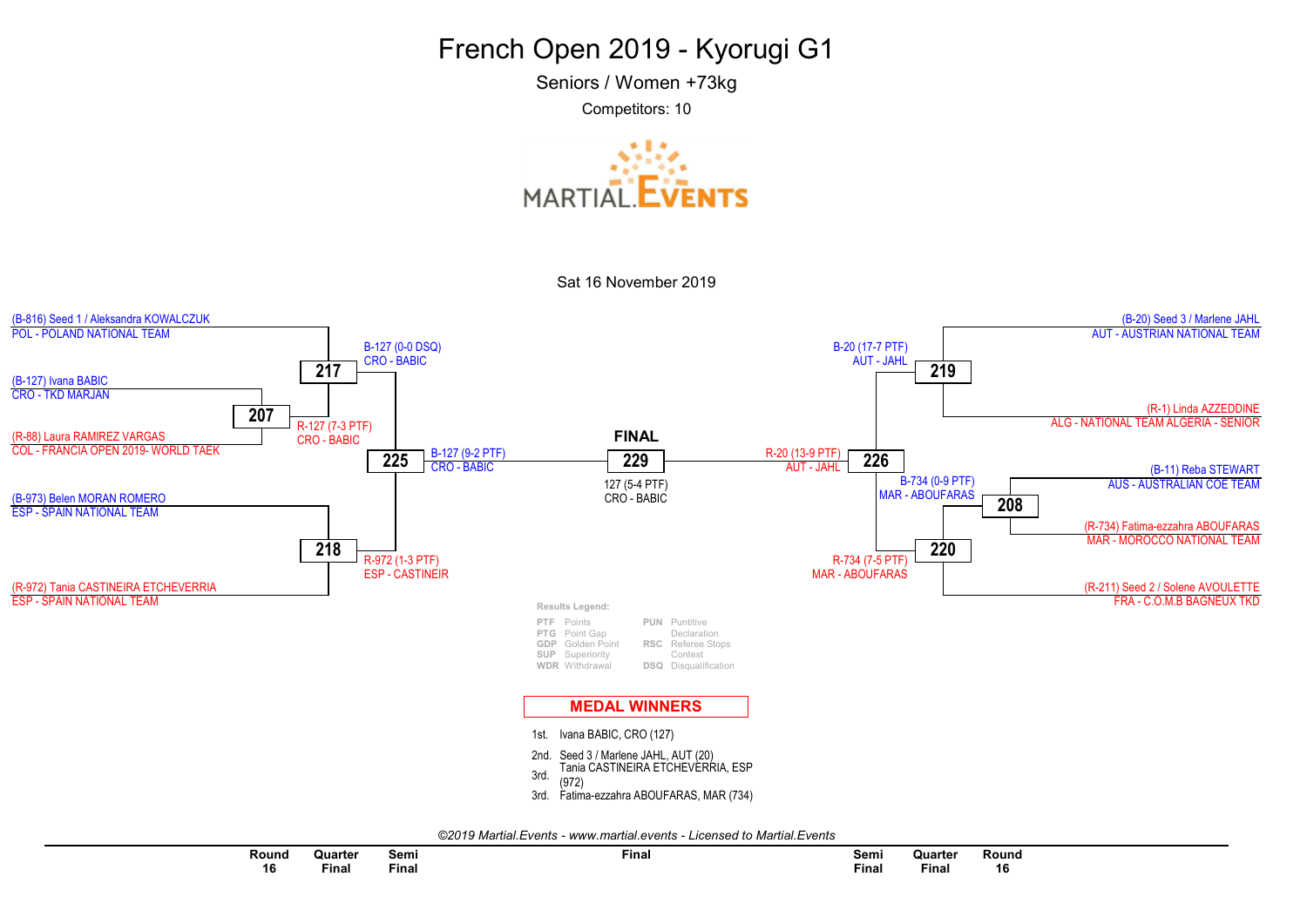Seniors / Women -46kg

Competitors: 13







©2019 Martial.Events - www.martial.events - Licensed to Martial.Events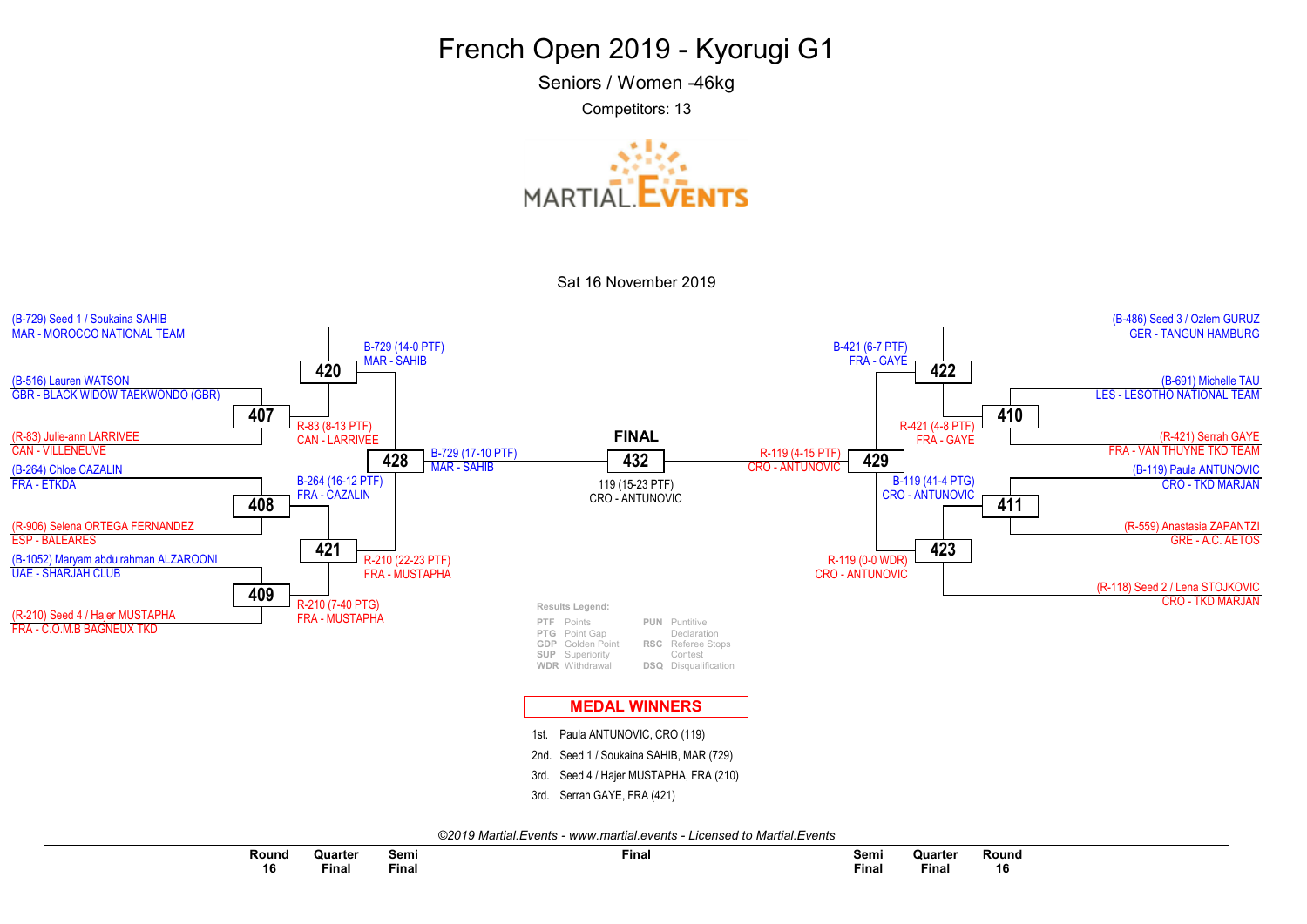Seniors / Women -49kg



|  |  |  | ©2019 Martial.Events - www.martial.events - Licensed to Martial.Events |  |  |
|--|--|--|------------------------------------------------------------------------|--|--|
|--|--|--|------------------------------------------------------------------------|--|--|

| Round   | Round | Quarter<br>the contract of the contract of the contract of the contract of the contract of the contract of the contract of | Semi  | --<br>Final | Semi  | Quarter | Round                 | <b>Round</b> |
|---------|-------|----------------------------------------------------------------------------------------------------------------------------|-------|-------------|-------|---------|-----------------------|--------------|
| ົ<br>◡▵ | 16    | Final                                                                                                                      | Final |             | Final | Fina    | $\overline{10}$<br>16 | ^^<br>υZ     |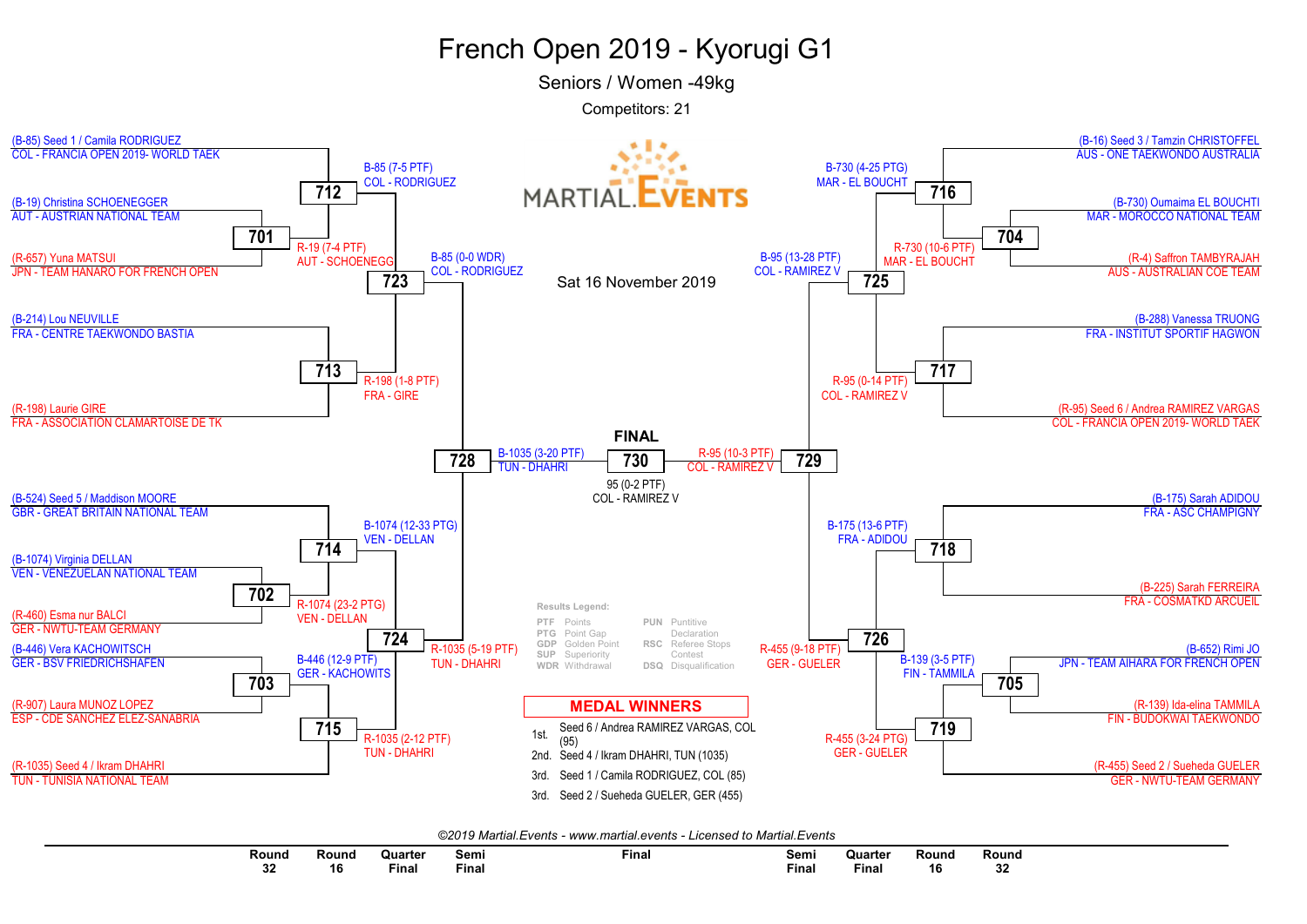Seniors / Women -53kg

Competitors: 16





©2019 Martial.Events - www.martial.events - Licensed to Martial.Events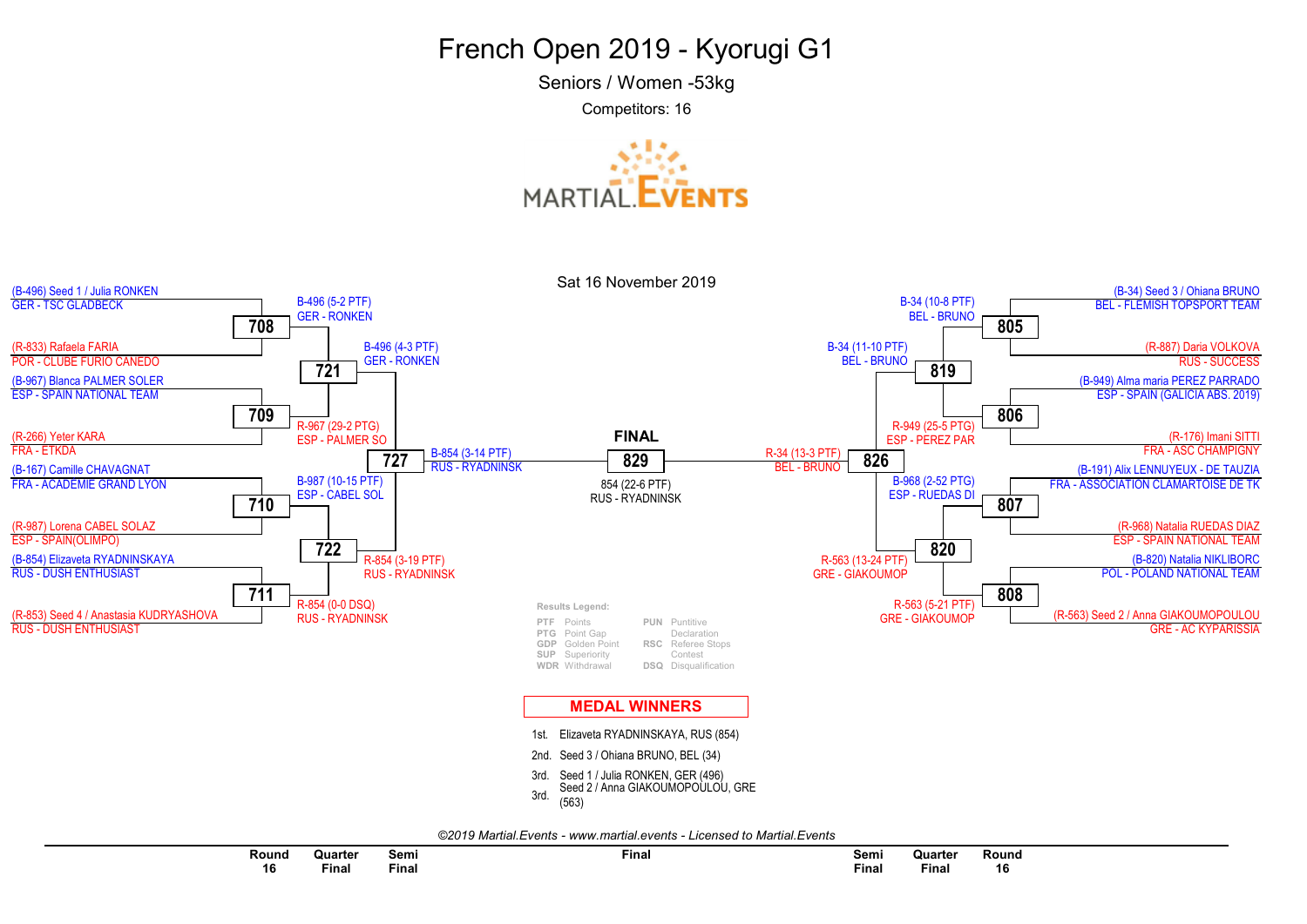Seniors / Women -57kg



| ©2019 Martial Events - www.martial.events - Licensed to Martial Events |  |  |
|------------------------------------------------------------------------|--|--|
|------------------------------------------------------------------------|--|--|

| Round | Round | Quarte <sup>®</sup> | Semi  | Final | Semi  | Quarte      | Rounc | <b>Round</b> |
|-------|-------|---------------------|-------|-------|-------|-------------|-------|--------------|
|       |       |                     |       |       | $  -$ |             |       |              |
| v.    | 16    | Final               | Final |       | Final | --<br>Final |       | ~<br>v       |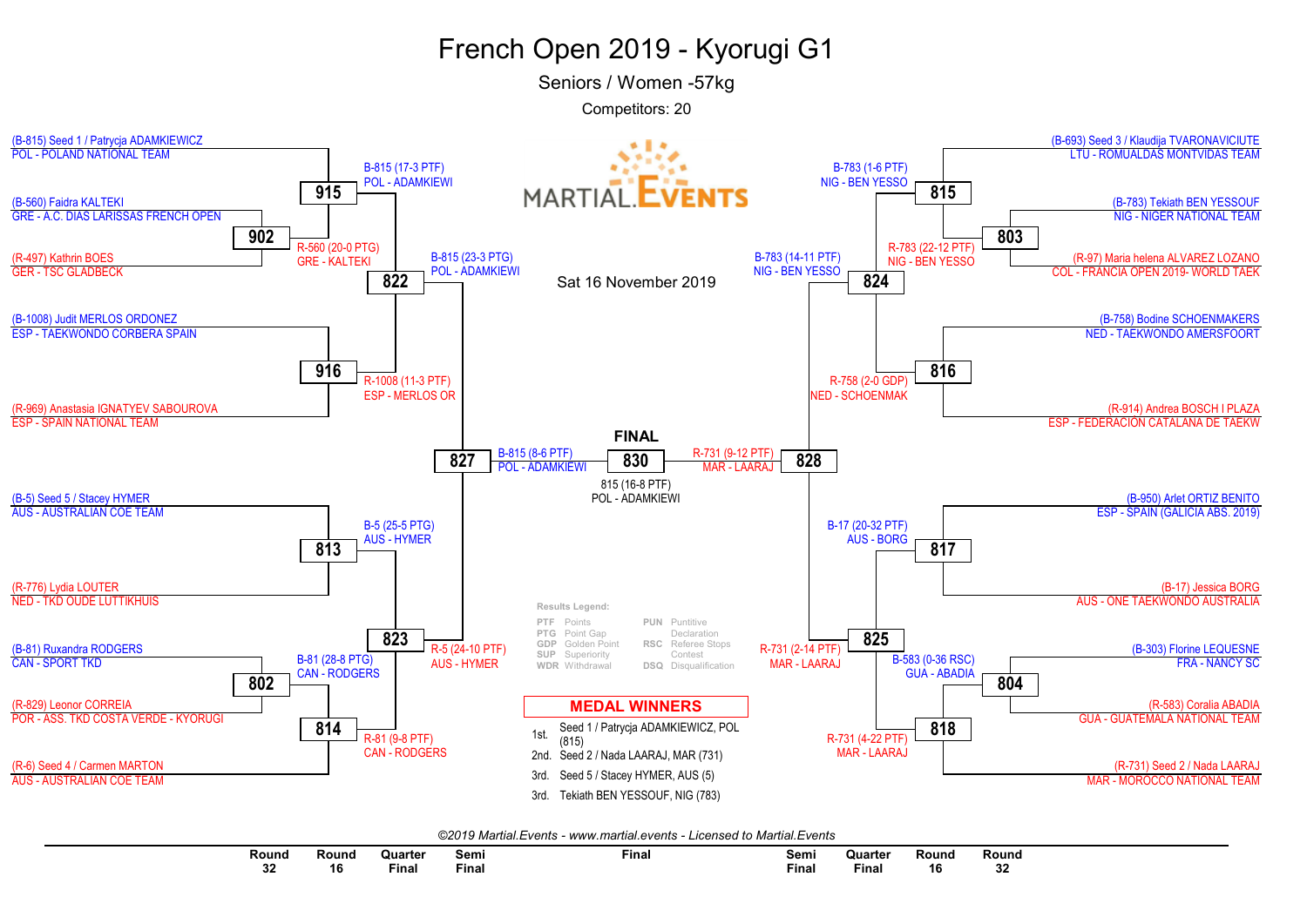Seniors / Women -62kg

Competitors: 25



©2019 Martial.Events - www.martial.events - Licensed to Martial.Events

| Round     | Round | Quarter                                                                                                         | Semi  | Final | Semi  | Quarter                                                                                                         | Round | Round     |
|-----------|-------|-----------------------------------------------------------------------------------------------------------------|-------|-------|-------|-----------------------------------------------------------------------------------------------------------------|-------|-----------|
|           |       | the contract of the contract of the contract of the contract of the contract of the contract of the contract of |       |       | $ -$  | the contract of the contract of the contract of the contract of the contract of the contract of the contract of |       |           |
| nn.<br>υz | 16    | Fina.                                                                                                           | Final |       | Final | Fina.                                                                                                           | 16    | n n<br>υz |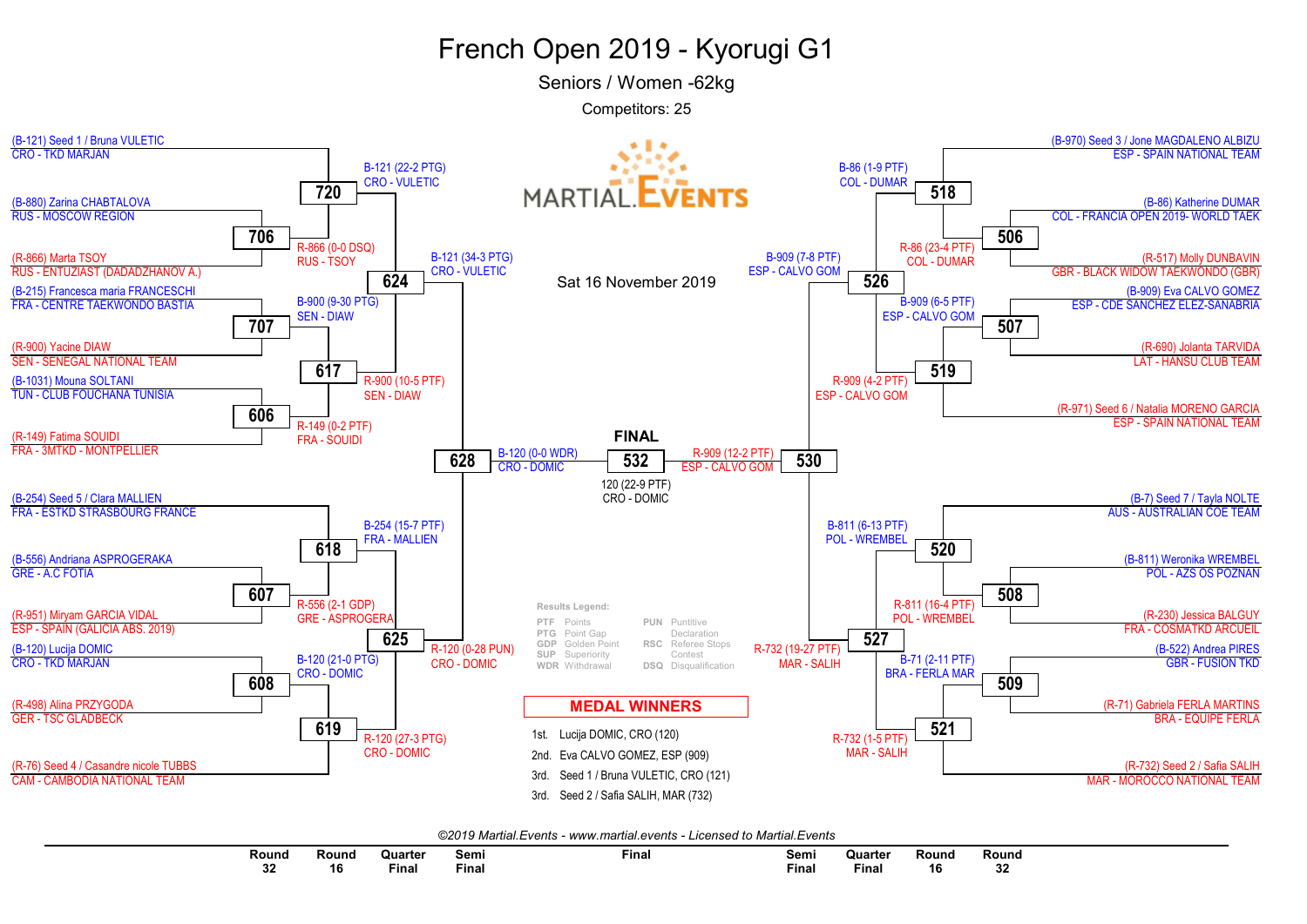Seniors / Women -67kg



| ©2019 Martial.Events - www.martial.events - Licensed to Martial.Events |
|------------------------------------------------------------------------|
|------------------------------------------------------------------------|

| Round   | Round | Quarte                                                                                                          | Semi        | Final | Semi  | <b>Quarter</b> | Round | Round        |
|---------|-------|-----------------------------------------------------------------------------------------------------------------|-------------|-------|-------|----------------|-------|--------------|
|         |       | the contract of the contract of the contract of the contract of the contract of the contract of the contract of |             |       |       |                |       |              |
| ^^<br>v | 16    | <b>Final</b>                                                                                                    | <b>Fina</b> |       | Final | Final          | 16    | $\sim$<br>◡▵ |